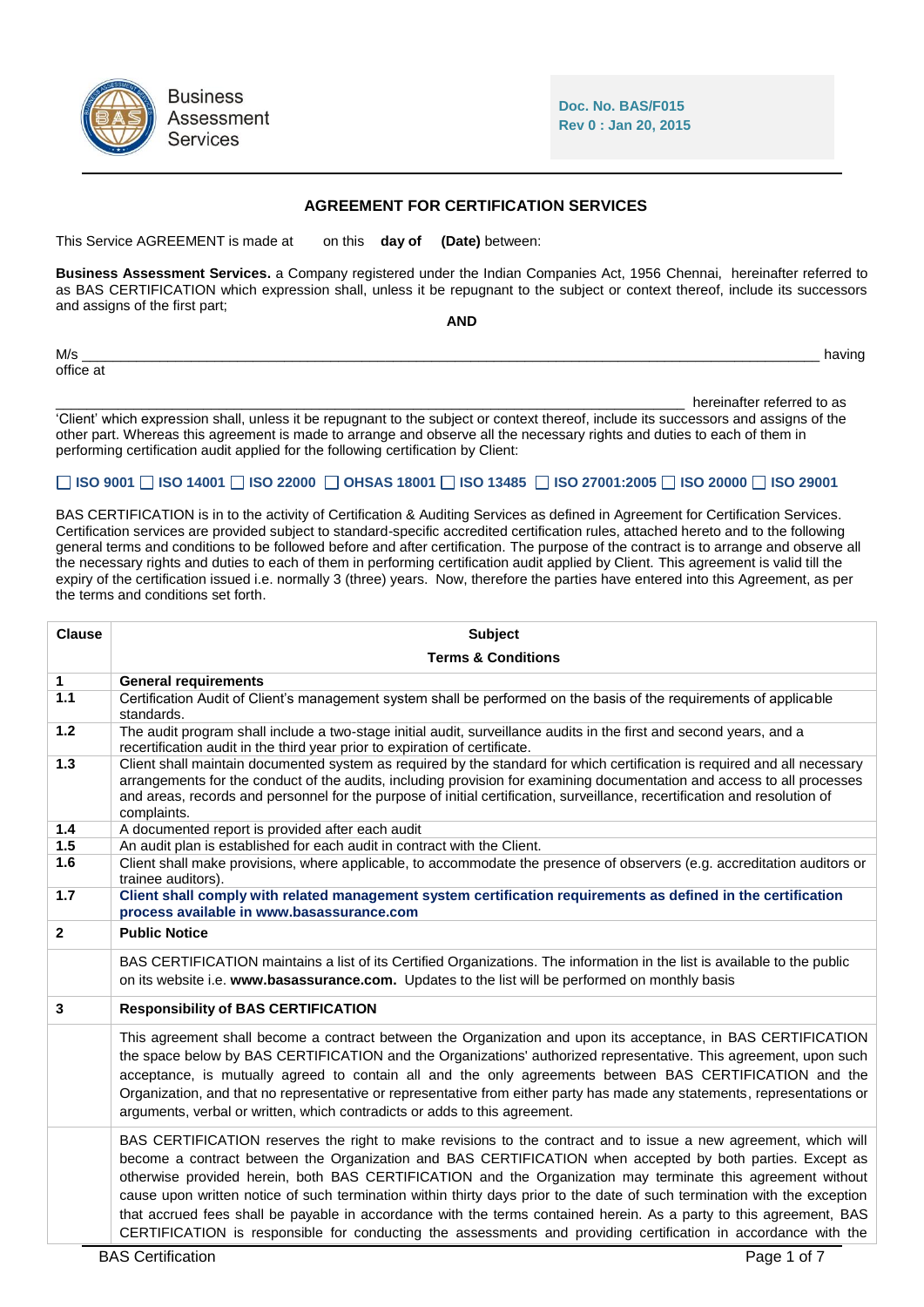

Business<br>Assessment<br>Services

## **Doc. No. BAS/F015 Rev 0 : Jan 20, 2015**

|                 | current issue of BAS CERTIFICATION Quality Management Systems Certification Scheme Regulations to ISO series of                                                                                                                                    |                                                                                                     |  |                                                                                                                                                                                                                                                |
|-----------------|----------------------------------------------------------------------------------------------------------------------------------------------------------------------------------------------------------------------------------------------------|-----------------------------------------------------------------------------------------------------|--|------------------------------------------------------------------------------------------------------------------------------------------------------------------------------------------------------------------------------------------------|
|                 | standards which forms an integral part of this Agreement. . BAS CERTIFICATION as certification body does not provide<br>any consultancy or internal audit services or assistance in the implementation of documented quality system to any         |                                                                                                     |  |                                                                                                                                                                                                                                                |
|                 | organization preparatory to its assessment for certification. BAS CERTIFICATION will keep the Organization updated on                                                                                                                              |                                                                                                     |  |                                                                                                                                                                                                                                                |
|                 |                                                                                                                                                                                                                                                    |                                                                                                     |  | changing certification requirements, Certification process, surveillance, re-certification and Resolution of complaints, if                                                                                                                    |
|                 | any.                                                                                                                                                                                                                                               |                                                                                                     |  |                                                                                                                                                                                                                                                |
| 4               | <b>Responsibility of Organization</b>                                                                                                                                                                                                              |                                                                                                     |  |                                                                                                                                                                                                                                                |
|                 |                                                                                                                                                                                                                                                    |                                                                                                     |  | As a part to this agreement, the 'Client' agrees to provide BAS CERTIFICATION with all documents, information and                                                                                                                              |
|                 |                                                                                                                                                                                                                                                    |                                                                                                     |  | facilities at sites as required, to enable BAS CERTIFICATION to provide its services under this Agreement and sites will                                                                                                                       |
|                 | be audited as per the sample plan prepared by BAS CERTIFICATION. And that the 'Client' shall clarify all safety norms &<br>shall ensure the safety for the Auditor/Lead Auditor/Technical Expert or any other person (including but not limited to |                                                                                                     |  |                                                                                                                                                                                                                                                |
|                 | Representative or accreditation) accompanying with the Auditor.                                                                                                                                                                                    |                                                                                                     |  |                                                                                                                                                                                                                                                |
| $5\phantom{.0}$ | <b>Financial Terms</b>                                                                                                                                                                                                                             |                                                                                                     |  |                                                                                                                                                                                                                                                |
| 5.1             |                                                                                                                                                                                                                                                    |                                                                                                     |  | Invoices / Performa Invoices for Certification services rendered in accordance with Certification Agreement upon the                                                                                                                           |
|                 |                                                                                                                                                                                                                                                    |                                                                                                     |  | basis of the Application Form for Registration duly signed by the Organization & shall be submitted to the organization.<br>Charges and fees shall be based on BAS CERTIFICATION's Schedule of Fees identified in ACS(s) effective at the time |
|                 |                                                                                                                                                                                                                                                    | when agreement is accepted or as amended and agreed to by both parties.                             |  |                                                                                                                                                                                                                                                |
|                 | Invoices shall be payable upon receipt                                                                                                                                                                                                             |                                                                                                     |  |                                                                                                                                                                                                                                                |
|                 | SI. No.                                                                                                                                                                                                                                            | <b>Particular of Charges</b>                                                                        |  | Amount in Currency Name - Rs.                                                                                                                                                                                                                  |
|                 | 1                                                                                                                                                                                                                                                  | Application fees                                                                                    |  |                                                                                                                                                                                                                                                |
|                 | 2<br>3                                                                                                                                                                                                                                             | Registration charges<br>Stage 1 Audit Fee                                                           |  |                                                                                                                                                                                                                                                |
|                 | 4                                                                                                                                                                                                                                                  | Stage 2 Audit Fee                                                                                   |  |                                                                                                                                                                                                                                                |
|                 | 5                                                                                                                                                                                                                                                  | Travel & Conveyance                                                                                 |  |                                                                                                                                                                                                                                                |
|                 |                                                                                                                                                                                                                                                    | <b>Total Fees (Initial)</b>                                                                         |  |                                                                                                                                                                                                                                                |
|                 | 6                                                                                                                                                                                                                                                  | 1 <sup>st</sup> Surveillance Audit Fee                                                              |  |                                                                                                                                                                                                                                                |
|                 | 7                                                                                                                                                                                                                                                  | 2 <sup>nd</sup> Surveillance Audit Fee                                                              |  |                                                                                                                                                                                                                                                |
|                 |                                                                                                                                                                                                                                                    | Total fees for 3 years                                                                              |  |                                                                                                                                                                                                                                                |
|                 | <b>EXCLUSION:</b>                                                                                                                                                                                                                                  |                                                                                                     |  |                                                                                                                                                                                                                                                |
|                 |                                                                                                                                                                                                                                                    | (1) Service tax shall be charged at the current prevailing government rates                         |  |                                                                                                                                                                                                                                                |
|                 |                                                                                                                                                                                                                                                    | arrangement by client is preferable.                                                                |  | (2) All travelling, lodging and boarding expenses shall be borne by the client on actual basis; Comfortable                                                                                                                                    |
| 5.2             |                                                                                                                                                                                                                                                    |                                                                                                     |  | Postponement of confirmed on-site audit dates may result in charges up to 50 percent of scheduled on-site assessment                                                                                                                           |
|                 | plus all pre-paid expenses.                                                                                                                                                                                                                        |                                                                                                     |  |                                                                                                                                                                                                                                                |
| 5.3             |                                                                                                                                                                                                                                                    |                                                                                                     |  | In the event an account is not paid or otherwise resolved within 30 days after the date of invoice, Thereafter, interest will                                                                                                                  |
|                 | BAS CERTIFICATION may at its option:                                                                                                                                                                                                               | be become chargeable on the outstanding amount @ 18% per annum.                                     |  |                                                                                                                                                                                                                                                |
|                 |                                                                                                                                                                                                                                                    | • Refuse any further consideration of the agreement,                                                |  |                                                                                                                                                                                                                                                |
|                 |                                                                                                                                                                                                                                                    | • Not issue a certification document or                                                             |  |                                                                                                                                                                                                                                                |
|                 |                                                                                                                                                                                                                                                    | • Terminate this agreement with reasons in writing                                                  |  |                                                                                                                                                                                                                                                |
| 5.4             | responsibility of the Organization.                                                                                                                                                                                                                |                                                                                                     |  | Fees and expenses incurred by BAS CERTIFICATION in connection with collecting past due accounts shall be the                                                                                                                                   |
| 5.5             |                                                                                                                                                                                                                                                    |                                                                                                     |  | Certificate of Registration will only be issued upon successful assessment and when the outstanding invoices have been                                                                                                                         |
|                 | settled                                                                                                                                                                                                                                            |                                                                                                     |  |                                                                                                                                                                                                                                                |
| 6               | <b>Special Visit</b>                                                                                                                                                                                                                               |                                                                                                     |  |                                                                                                                                                                                                                                                |
|                 |                                                                                                                                                                                                                                                    |                                                                                                     |  | Fees for special Surveillance visits, as and when, required to be made to the Organizations premises, will be specifically                                                                                                                     |
|                 | quoted and charged, separately.                                                                                                                                                                                                                    |                                                                                                     |  |                                                                                                                                                                                                                                                |
| $\overline{7}$  | <b>Pre Certification Terms and Conditions</b>                                                                                                                                                                                                      |                                                                                                     |  |                                                                                                                                                                                                                                                |
| 7.1             | The Organization agrees to comply with relevant provisions of applicable ISO (9001/14001/22000/OHS                                                                                                                                                 |                                                                                                     |  |                                                                                                                                                                                                                                                |
|                 | 18001) standard requirements, with the requirements for certification-granting, maintaining, reducing,                                                                                                                                             |                                                                                                     |  |                                                                                                                                                                                                                                                |
|                 |                                                                                                                                                                                                                                                    |                                                                                                     |  | extending, suspending, withdrawing certification and recertification as specified in Certification Rules. If the                                                                                                                               |
|                 |                                                                                                                                                                                                                                                    | organization has multiple sites the agreement shall cover all the sites covered by the scope of the |  |                                                                                                                                                                                                                                                |
|                 | certification.                                                                                                                                                                                                                                     |                                                                                                     |  |                                                                                                                                                                                                                                                |
| 7.2             |                                                                                                                                                                                                                                                    |                                                                                                     |  | The Certification body can select any client for witness audit. The client shall permit for the witness audit and                                                                                                                              |
|                 | allow the accreditation body assessor's to assess the competency of the BAS CERTIFICATION auditor.                                                                                                                                                 |                                                                                                     |  |                                                                                                                                                                                                                                                |
|                 |                                                                                                                                                                                                                                                    | There shall be no additional charges for witness audit and logistic expenses shall be borne by BAS  |  |                                                                                                                                                                                                                                                |
|                 | CERTIFICATION.                                                                                                                                                                                                                                     |                                                                                                     |  |                                                                                                                                                                                                                                                |
| 7.3             | Due to any circumstances whatsoever, BAS CERTIFICATION can visit the client any time and if this visit is                                                                                                                                          |                                                                                                     |  |                                                                                                                                                                                                                                                |
|                 | not for the purpose of Surveillance or follow-up audit, then fee based on the man-day, travel and lodging will                                                                                                                                     |                                                                                                     |  |                                                                                                                                                                                                                                                |
|                 | <b>BAS Certification</b><br>Page 2 of 7                                                                                                                                                                                                            |                                                                                                     |  |                                                                                                                                                                                                                                                |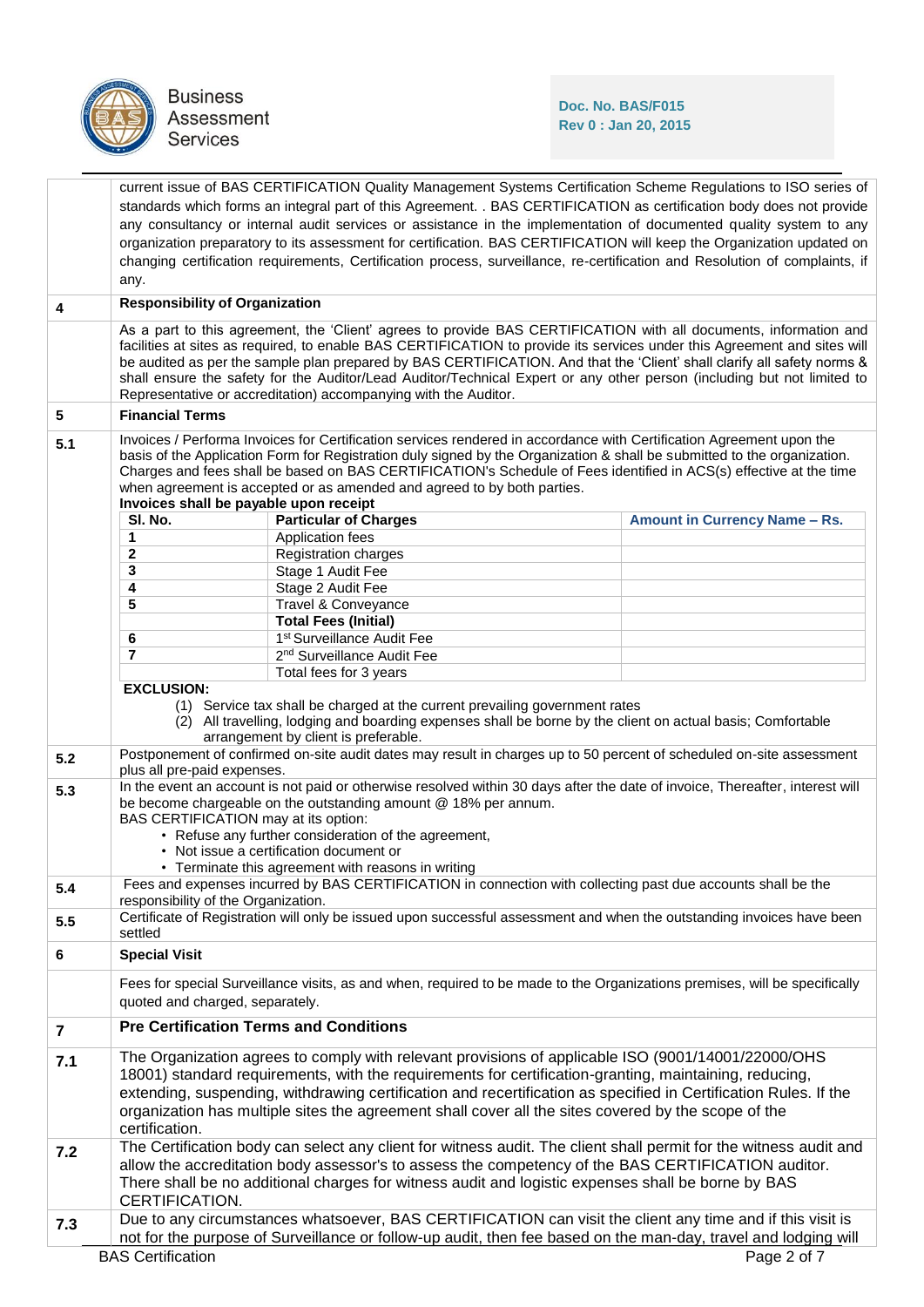

|      | be charged to the client.                                                                                                                                                                                                                                                                                                                                                                                                                                                                                                                                                                                                                                                                                                                                                                                    |
|------|--------------------------------------------------------------------------------------------------------------------------------------------------------------------------------------------------------------------------------------------------------------------------------------------------------------------------------------------------------------------------------------------------------------------------------------------------------------------------------------------------------------------------------------------------------------------------------------------------------------------------------------------------------------------------------------------------------------------------------------------------------------------------------------------------------------|
| 7.4  | When requested, Organization shall make available all documents including complaint and related matters to<br><b>BAS CERTIFICATION.</b>                                                                                                                                                                                                                                                                                                                                                                                                                                                                                                                                                                                                                                                                      |
| 7.5  | BAS CERTIFICATION shall not be liable for any loss or damage due to any failure or delay in performance<br>of this agreement resulting from any cause beyond our reasonable control, compliance with applicable<br>regulations or directive of national, state or local governments is the responsibility of the client.                                                                                                                                                                                                                                                                                                                                                                                                                                                                                     |
| 7.6  | Client will agree to ensure that the auditors/ assessors are properly briefed about health, safety and other                                                                                                                                                                                                                                                                                                                                                                                                                                                                                                                                                                                                                                                                                                 |
|      | necessary safety hazards that they may encounter during the audits. Client will be responsible for providing<br>them with the personnel protective / safety equipment during the audits.                                                                                                                                                                                                                                                                                                                                                                                                                                                                                                                                                                                                                     |
| 7.7  | Any statutes of limitations notwithstanding, the Organization agrees that its right to bring or assert against<br>BAS CERTIFICATION any and all claims, demands, or proceedings, whether in arbitration or otherwise,<br>shall be waived unless notice is received by BAS CERTIFICATION within thirty days after the Organization<br>has taken notice of or should reasonably have been expected to have had notice of the basis for such<br>claims; but it should be within ninety days of the service provided by BAS CERTIFICATION. Any arbitration<br>or legal proceedings shall be treated as time barred/null and void if notice is not received by BAS<br>CERTIFICATION within 90 days of its providing service on the basis                                                                          |
| 7.8  | Travel expenses of Assessment staff will be charged at actual from our nearest office. Boarding and lodging<br>expenses shall be charged at actual where the assessment staff is required to travel overnight.                                                                                                                                                                                                                                                                                                                                                                                                                                                                                                                                                                                               |
| 7.9  | The Certification process shall be initiated after the acceptance of this agreement.                                                                                                                                                                                                                                                                                                                                                                                                                                                                                                                                                                                                                                                                                                                         |
| 7.10 | For the scopes not available with the certification body, the validity of certificate is contingent upon the<br>organization agreeing and meeting the requirements specified in Certification Rules as given in our website<br>and this agreement. The conformity with the requirements for certification is the responsibility of the<br>organization. BAS CERTIFICATION shall issue a non-accredited certificate. As per the terms mutually<br>agreed a fresh accredited certificate may be issued as and when the activity is accredited by Accreditation                                                                                                                                                                                                                                                 |
|      | Body. In the event the client is issued a non-accredited certificate, BAS CERTIFICATION can provide an<br>accredited certificate only after doing a fresh audit as per the terms mutually agreed. In case any change of<br>rules or methodology is advised by the accreditation body, the same shall be applicable for certification body<br>and the client for maintaining the validity of Certificate.                                                                                                                                                                                                                                                                                                                                                                                                     |
| 7.11 | After the acceptance of ACS, if the applicant wishes to cancel it, the advance or any other charges paid shall<br>not be refundable. Liability of certification body is limited to a maximum of amount equivalent to the fees paid<br>by the client. The offer given in ACS is valid for 60 days from the date of issuance.                                                                                                                                                                                                                                                                                                                                                                                                                                                                                  |
| 7.12 | This Agreement will be governed exclusively by the laws prevailing under the jurisdiction of Indian courts<br>only. In the event of any dispute the client/ organization and Certification Body agreed to submit exclusively<br>to the jurisdiction of the courts located at Chennai for resolution of any dispute arising out of or in connection<br>with this agreement.                                                                                                                                                                                                                                                                                                                                                                                                                                   |
| 7.13 | Having read and understood the terms of this agreement both the parties have entered into this agreement.                                                                                                                                                                                                                                                                                                                                                                                                                                                                                                                                                                                                                                                                                                    |
| 7.14 | The client shall agree allow and give access to Auditors and /or personnel from Accreditation Body to<br>witness the audit carried out BAS CERTIFICATION.                                                                                                                                                                                                                                                                                                                                                                                                                                                                                                                                                                                                                                                    |
| 8    | <b>Post Certification Terms and Conditions</b>                                                                                                                                                                                                                                                                                                                                                                                                                                                                                                                                                                                                                                                                                                                                                               |
| 8.1  | Certificates: Certificates of conformity issued by BAS CERTIFICATION shall be the property of BAS<br>CERTIFICATION and that these shall be returned to BAS CERTIFICATION if and when the certificate is<br>withdrawn.                                                                                                                                                                                                                                                                                                                                                                                                                                                                                                                                                                                        |
| 8.2  | Use of Logos and Marks: Right to use Logo is granted and the use of the logo is subject to restrictions. The<br>use of logo / marks does not imply that product / service is Marks certified. Logo and shall not be used during<br>the period of suspension / withdrawal of certificate.                                                                                                                                                                                                                                                                                                                                                                                                                                                                                                                     |
| 8.3  | Voluntary withdrawal: Client may request for suspension / withdrawal of certificate on temporary basis if<br>they feel that their existing system does not comply / conform to the requirements of the standard.                                                                                                                                                                                                                                                                                                                                                                                                                                                                                                                                                                                             |
| 8.4  | Suspension and withdrawal: BAS CERTIFICATION will impose the suspension based on the conditions<br>defined in the certification rules which is provided to the client. BAS CERTIFICATION will Suspend and / or<br>Withdraw the certificate if the client fails to meet the requirements of the Standard or Criteria, fees and / or<br>expenses incurred by BAS CERTIFICATION are not paid / cleared and also in the opinion of the auditor that<br>the terms of business of BAS CERTIFICATION you are complying with, is not established. The reasons<br>which caused suspension shall be complied within 6 months after this the suspended certificate will be<br>withdrawn. Under the withdrawal of certification the organization shall return the original certification and<br>other related documents. |
|      |                                                                                                                                                                                                                                                                                                                                                                                                                                                                                                                                                                                                                                                                                                                                                                                                              |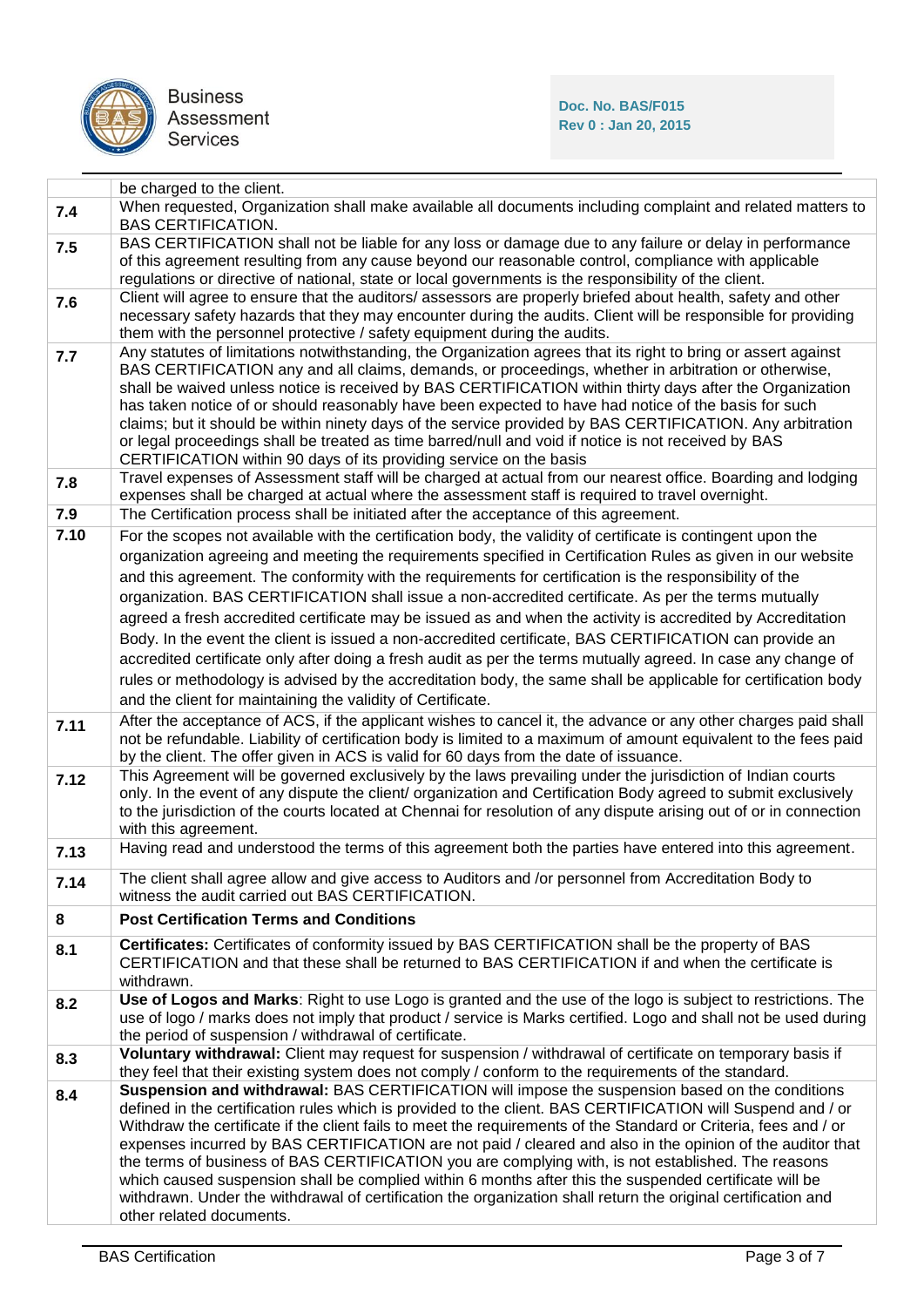

| 8.5              | The client shall agree to inform BAS CERTIFICATION any changes with respect to Management System,<br>Organizational change including personnel, change of location or address and any additional or deletion of<br>processes / activities.                                                                                                                                                                                                                                                                                                                                                                                                                                                                                                                                                                                                                                        |  |  |
|------------------|-----------------------------------------------------------------------------------------------------------------------------------------------------------------------------------------------------------------------------------------------------------------------------------------------------------------------------------------------------------------------------------------------------------------------------------------------------------------------------------------------------------------------------------------------------------------------------------------------------------------------------------------------------------------------------------------------------------------------------------------------------------------------------------------------------------------------------------------------------------------------------------|--|--|
| 8.6              | Certification is granted and maintained based on the limited sampling audit and BAS CERTIFICATION shall<br>not be responsible for the client's failure to maintain the implemented documented system.                                                                                                                                                                                                                                                                                                                                                                                                                                                                                                                                                                                                                                                                             |  |  |
| 8.7              | <b>Complaints and appeals:</b> You have the right to complain against assessment / findings on decisions taken<br>by BAS CERTIFICATION auditor / independent auditor. The complaint shall be in writing and an independent<br>investigation shall be carried out BAS CERTIFICATION and the findings of the complaint will be intimated to<br>you. You will also have the right to appeal against any decision taken. Any complaints received from third<br>party will be forwarded to you. The actions taken by you on these complaints shall be notified and<br>communicated to BAS CERTIFICATION.                                                                                                                                                                                                                                                                               |  |  |
| $\boldsymbol{9}$ | <b>Fundamental Terms</b>                                                                                                                                                                                                                                                                                                                                                                                                                                                                                                                                                                                                                                                                                                                                                                                                                                                          |  |  |
| 9.1              | The Organization hereby warrants and covenants with BAS CERTIFICATION that it will, at all times, during<br>the subsistence of the Agreement comply with all BAS CERTIFICATION requirements necessary for the<br>issuance of the Certificate of Registration including (but without prejudice to the generality thereof) all<br>statutes, rules, regulations issued by any statutory or other competent authority, all recommendations, codes<br>and similar matters issued by any authority, pursuant to which in compliance of which or for the purpose of<br>which the Certificate of Registration is issued or such other reasonable requirements of BAS<br>CERTIFICATION as are Necessary to enable the Certificate of Registration to be issued and maintained in<br>force in conformity with BAS CERTIFICATION's Quality System Certification Scheme Regulations.          |  |  |
| 9.2              | As a mandatory requirement for continued validity of an Un Accredited Certificate of Registration, issued by<br>BAS CERTIFICATION, the Organization, hereby, agrees to its certification or surveillance audit scheduled by<br>BAS CERTIFICATION, to be witnessed by BAS CERTIFICATION's Accreditation bodies who's Auditors may<br>accompany BAS CERTIFICATION audit team as and when required.                                                                                                                                                                                                                                                                                                                                                                                                                                                                                  |  |  |
| 9.3              | The Organization hereby warrants the completeness and accuracy of all documents and accuracy of all<br>information supplied to BAS CERTIFICATION for the purposes of this Agreement.                                                                                                                                                                                                                                                                                                                                                                                                                                                                                                                                                                                                                                                                                              |  |  |
| 9.4              | The organization shall ensure that the information provided to BAS CERTIFICATION by the organization,<br>relevant to its management system is kept updated and it shall promptly notify BAS CERTIFICATION of any<br>intended change in its Management system which would significantly affect the effective implementation of<br>its management system. Changes such as contact address and sites, legal status, scope of Certification,<br>organizational structural changes needs to be communicated to the BAS CERTIFICATION. Also the<br>organization is bound to inform BAS CERTIFICATION in without delay, of any significant events including,<br>but not limited to fatal incidents, serious injuries, occupational disease or legal action by a regulatory<br>authority and inform the OHS related findings by any third party at surveillance or recertification audit. |  |  |
| 9.5              | BAS CERTIFICATION shall inform the client, in advance, of the information it intends to place in the public<br>domain                                                                                                                                                                                                                                                                                                                                                                                                                                                                                                                                                                                                                                                                                                                                                             |  |  |
| 9.6              | All other information, except for information that is made publicly accessible by the client, will be considered<br>confidential by BAS CERTIFICATION                                                                                                                                                                                                                                                                                                                                                                                                                                                                                                                                                                                                                                                                                                                             |  |  |
| 9.7              | Except as required in this International Standard, is information about a particular client or individual<br>disclosed to a third party without the written consent of the client or individual concerned. Will not be<br>disclosed by BAS CERTIFICATION.                                                                                                                                                                                                                                                                                                                                                                                                                                                                                                                                                                                                                         |  |  |
| 9.8              | BAS CERTIFICATION have a policy governing any mark that it authorizes certified clients to use. It shall be<br>provided with the certificate.                                                                                                                                                                                                                                                                                                                                                                                                                                                                                                                                                                                                                                                                                                                                     |  |  |
| 9.10             | Certified organization shall not apply marks to laboratory test, calibration or inspection reports such reports<br>are deemed to be products in this context.                                                                                                                                                                                                                                                                                                                                                                                                                                                                                                                                                                                                                                                                                                                     |  |  |
| 10               | <b>Significant Changes:</b><br>In the event of any significant change affecting the activity and operation of the organization, BAS<br>CERTIFICATION may require to conduct a reassessment for further validity of the certification.                                                                                                                                                                                                                                                                                                                                                                                                                                                                                                                                                                                                                                             |  |  |
| 10.1             | Organization shall conform to the requirements of the BAS CERTIFICATION when making the references to<br>its certification status in communication with media through internet, brochures or advertising, or other<br>documents                                                                                                                                                                                                                                                                                                                                                                                                                                                                                                                                                                                                                                                   |  |  |
| 10.2             | Organization shall not use or present the use of certification document in a misleading manner or make such<br>statements.                                                                                                                                                                                                                                                                                                                                                                                                                                                                                                                                                                                                                                                                                                                                                        |  |  |
| 10.3             | Upon suspension and withdrawal of certification, the Organization shall discontinue its use of all advertising<br>matter that contains reference to certification as directed by certification body.                                                                                                                                                                                                                                                                                                                                                                                                                                                                                                                                                                                                                                                                              |  |  |
| 10.4             | Organization shall amend all advertising matter when the sector and scope of certification has been reduced                                                                                                                                                                                                                                                                                                                                                                                                                                                                                                                                                                                                                                                                                                                                                                       |  |  |
| 10.5             | Organization shall not allow reference to its management system certification to be used in such a way, as to                                                                                                                                                                                                                                                                                                                                                                                                                                                                                                                                                                                                                                                                                                                                                                     |  |  |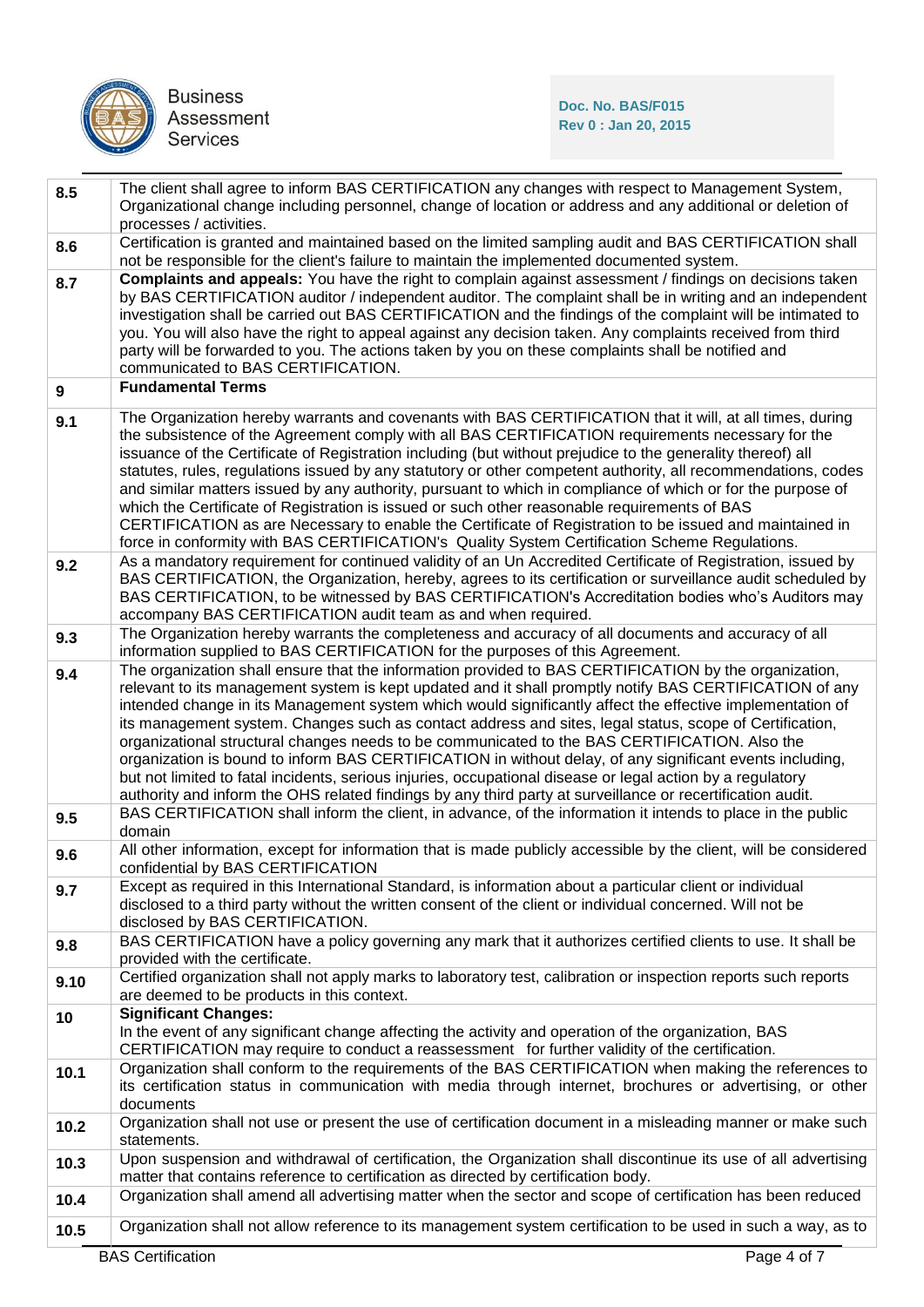

**Doc. No. BAS/F015 Rev 0 : Jan 20, 2015**

|       | imply that BAS CERTIFICATION has certified a product or services or process                                                                                                                                                                                                                                                                                                                                                                                                                                                                                                                                                                                                                                                           |
|-------|---------------------------------------------------------------------------------------------------------------------------------------------------------------------------------------------------------------------------------------------------------------------------------------------------------------------------------------------------------------------------------------------------------------------------------------------------------------------------------------------------------------------------------------------------------------------------------------------------------------------------------------------------------------------------------------------------------------------------------------|
| 10.6  | Organization shall not imply that the certification applies to activities that are outside the sector and scope of<br>certification.                                                                                                                                                                                                                                                                                                                                                                                                                                                                                                                                                                                                  |
| 10.7  | Organization shall not use its certification in such a manner that would bring the certification body and/for<br>certification system into disrepute or loose public trust.                                                                                                                                                                                                                                                                                                                                                                                                                                                                                                                                                           |
| 10.8  | BAS CERTIFICATION shall exercise proper control of ownership and shall take action to deal with incorrect<br>references to certification status or misleading use of certification document marks and audit reports. BAS<br>CERTIFICATION actions include request for correction and corrective action, suspension, withdrawal of<br>certification, publication of the transgression and it necessary, legal action.                                                                                                                                                                                                                                                                                                                  |
| 10.9  | BAS CERTIFICATION shall provide information of client's, address standard and scope in public domain.                                                                                                                                                                                                                                                                                                                                                                                                                                                                                                                                                                                                                                 |
| 10.11 | Only to claim that they are certified with respect to those activities for which it has been granted certification.<br>In case of Test & calibration laboratory management system certification is not equivalent to accreditation (as<br>per ISO/ IEC 17025) of the testing or calibration laboratory and no such claim shall be made.                                                                                                                                                                                                                                                                                                                                                                                               |
| 10.12 | Not to use certification/Accreditation logos in such manner as to bring BAS CERTIFICATION Accreditation<br>Body into disrepute and not to make any misleading or unauthorized statement or incorrect references (such<br>as claiming certification of locations/ activities/ sites not covered in the scope) with respect to their<br>certification. The customer shall ensure compliance to these requirements while making reference to its<br>registration or use of certification logo/ mark in communication media such as Documents, brochures or<br>advertising. The customer shall follow the logo rules which be supplied along with the certificate, if issued.                                                             |
| 10.13 | To discontinue the use of all material containing any reference to their certification, if at any time the<br>certification is suspended or cancelled.                                                                                                                                                                                                                                                                                                                                                                                                                                                                                                                                                                                |
| 10.14 | Not to use certification/accreditation logos to indicate that the product or service is certified by BAS<br>CERTIFICATION.                                                                                                                                                                                                                                                                                                                                                                                                                                                                                                                                                                                                            |
| 10.15 | BAS CERTIFICATION may at any time, refuse to issue a certificate or suspend or cancel such certificate in<br>circumstances where, in BAS CERTIFICATION's opinion, compliance with the specified standard/<br>specification (including not meeting the regulatory requirements) is not maintained on continuous basis or<br>conditions of this contract are not met. In case of cancellation, the customer's name shall be removed from<br>the register of certified companies and such information may be available to public.                                                                                                                                                                                                        |
| 11    | Liability                                                                                                                                                                                                                                                                                                                                                                                                                                                                                                                                                                                                                                                                                                                             |
|       |                                                                                                                                                                                                                                                                                                                                                                                                                                                                                                                                                                                                                                                                                                                                       |
| 11.1  | Except, in the case of deliberate neglect on the part of BAS CERTIFICATION, its employees, servants or<br>agents, BAS CERTIFICATION shall not be liable for any loss or damage sustained by any person due to any<br>act of omission or error whatsoever or howsoever caused during the performance of its assessment,                                                                                                                                                                                                                                                                                                                                                                                                                |
| 11.2  | certification or other services. In any case the indemnity cost will not be higher than the certification cost.<br>In the case of neglect, as aforesaid, the limit of any loss, damage or otherwise BAS CERTIFICATION liability<br>will be limited to an amount not exceeding the maximum fee (if any) charged by BAS CERTIFICATION for<br>the particular service in respect of which the neglect arose. While the restrictions on liability herein contained<br>are considered by the parties to be reasonable in all the circumstances, if such restrictions taken together or<br>any one of them shall be judged to be unlawful or unenforceable then said restriction shall apply with such<br>words deleted or amended or added. |
| 11.3  | The provision of this clause shall not apply to any death or personal injury but the Organization shall maintain<br>at all time adequate insurance sufficient to cover all liability that may arise as a result of any matter arising in<br>pursuant to this Agreement.                                                                                                                                                                                                                                                                                                                                                                                                                                                               |
| 12    | <b>Force Majeure</b>                                                                                                                                                                                                                                                                                                                                                                                                                                                                                                                                                                                                                                                                                                                  |
|       | BAS CERTIFICATION shall not be liable in any respect, should it be prevented from discharging such<br>obligations as a result of any matter beyond its control which could not be reasonably foreseen                                                                                                                                                                                                                                                                                                                                                                                                                                                                                                                                 |
| 13    | <b>Confidentiality and fundamentals</b>                                                                                                                                                                                                                                                                                                                                                                                                                                                                                                                                                                                                                                                                                               |
| 13.1  | Except as may be required by Law, BAS CERTIFICATION and the Organization will treat as strictly<br>confidential and will not disclose to any third party without prior written consent of the other, any information<br>which comes into their possession, the possession of their employees, agents or others by virtue of this<br>Agreement.                                                                                                                                                                                                                                                                                                                                                                                        |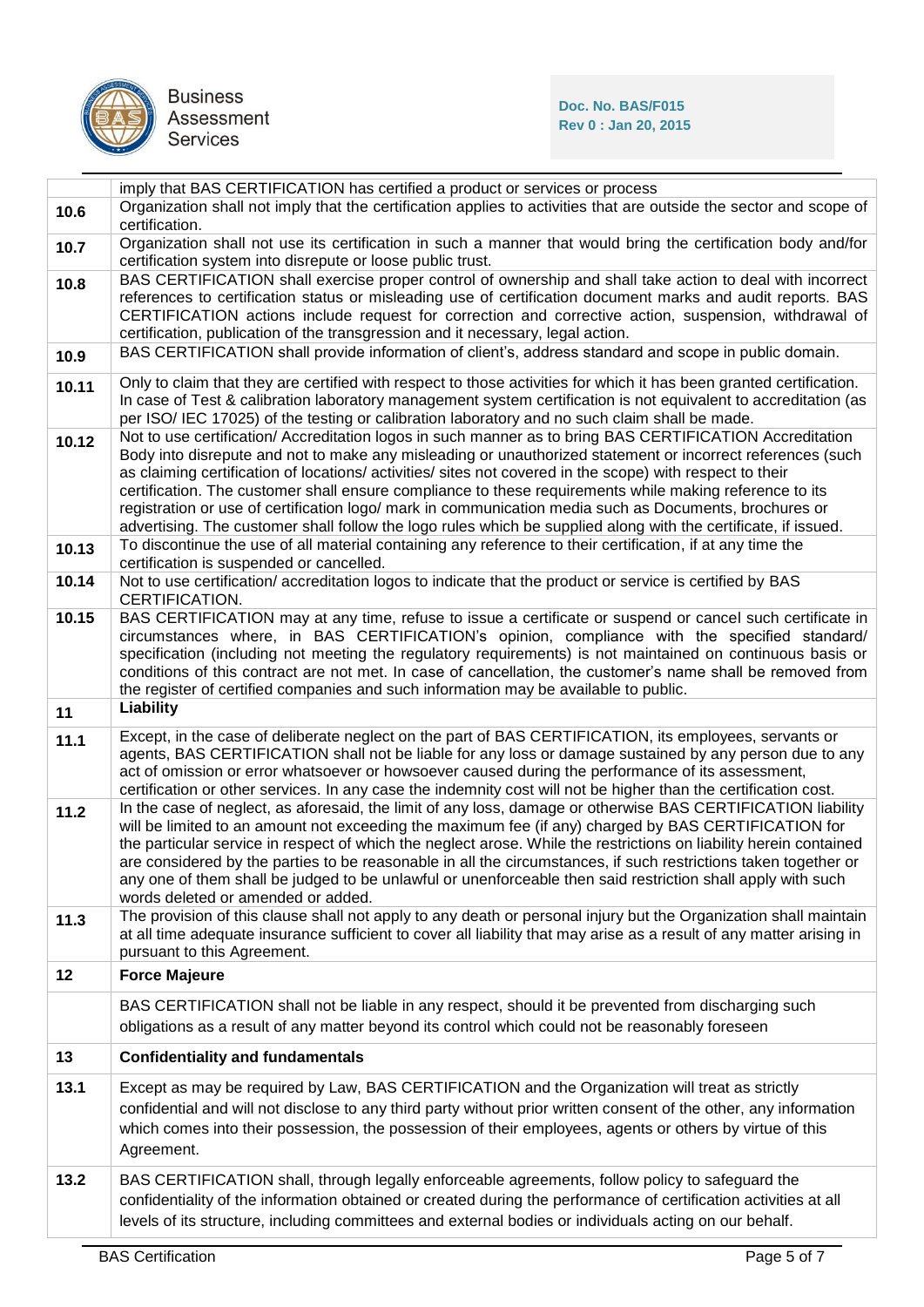

| 13.3 | BAS CERTIFICATION shall inform the Organization; of any information other then brief particulars of the<br>organization about that BAS CERTIFICATION shall place them, as per then existing practice covering name,<br>relevant nominative document, scope and geographical locations in public domain. All other information,<br>except for information that is made publically accessible by the Organization, shall be considered<br>confidential.                                                                                                                                                                                                         |  |  |
|------|---------------------------------------------------------------------------------------------------------------------------------------------------------------------------------------------------------------------------------------------------------------------------------------------------------------------------------------------------------------------------------------------------------------------------------------------------------------------------------------------------------------------------------------------------------------------------------------------------------------------------------------------------------------|--|--|
| 13.4 | Except as required by the Accreditation Body information of the Organization or any individual shall not be<br>disclosed to a third party without the written consent of the Organization or individual concerned.                                                                                                                                                                                                                                                                                                                                                                                                                                            |  |  |
| 13.5 | Where BAS CERTIFICATION is required by law to release confidential information to a third party,<br>Organization or individual concerned shall, unless regulated by law, be notified in advance of the information<br>provided.                                                                                                                                                                                                                                                                                                                                                                                                                               |  |  |
| 13.6 | Information about the Organization from sources other than Organization i.e. complaints and regulators shall<br>be treated as confidential, consistent with the certification body's policy.                                                                                                                                                                                                                                                                                                                                                                                                                                                                  |  |  |
| 13.7 | Personnel, including any committee members, contractors, personnel of external bodies or individuals acting<br>on the BAS CERTIFICATION's behalf, shall keep confidential all information obtained or created during the<br>performance of the BAS CERTIFICATION's activities.                                                                                                                                                                                                                                                                                                                                                                                |  |  |
| 13.8 | BAS CERTIFICATION shall ensure the secure handling of all confidential information including documents<br>and records held by it.                                                                                                                                                                                                                                                                                                                                                                                                                                                                                                                             |  |  |
| 13.9 | When any confidential information is to be made available to any external bodies' i.e. accreditation body,<br>agreement group of per assessment scheme, BAS CERTIFICATION shall keep the organization informed.                                                                                                                                                                                                                                                                                                                                                                                                                                               |  |  |
| 14   | BAS CERTIFICATION shall provide detailed description of the initial and continuing certification activity,<br>including the application, initial audits, surveillance audits, and the process for granting, maintaining,<br>reducing, extending, suspending, withdrawing certification and recertification and the normative requirements<br>for certification; in its website www.basassurance.com                                                                                                                                                                                                                                                           |  |  |
| 15   | BAS CERTIFICATION shall information about the fees for application, initial certification and continuing<br>certification in its Quotation.                                                                                                                                                                                                                                                                                                                                                                                                                                                                                                                   |  |  |
| 16   | Client organization which is being audited shall                                                                                                                                                                                                                                                                                                                                                                                                                                                                                                                                                                                                              |  |  |
|      |                                                                                                                                                                                                                                                                                                                                                                                                                                                                                                                                                                                                                                                               |  |  |
| 16.1 | Comply with certification requirements, make all necessary arrangements for the conduct of the audits,<br>including provision for examining documentation and the access to all processes and areas, records and<br>personnel for the purposes of initial certification, surveillance, recertification and resolution of complaints, and<br>to make provisions, where applicable, to accommodate the presence of observers (e.g. accreditation<br>auditors or trainee auditors);                                                                                                                                                                              |  |  |
| 16.2 | BAS CERTIFICATION shall provide documents describing the rights and duties of certified clients, including<br>requirements, when making reference to its certification in communication of any kind in line with the<br>requirements in 8.4 ISO 17021:2011(Reference to certification and use of marks)                                                                                                                                                                                                                                                                                                                                                       |  |  |
| 16.3 | BAS CERTIFICATION will make publicly available the information on procedures for handling complaints<br>and appeals.                                                                                                                                                                                                                                                                                                                                                                                                                                                                                                                                          |  |  |
| 16.4 | BAS CERTIFICATION will give its certified clients due notice of any changes to its requirements for<br>certification and it will verify that each certified client complies with the new requirements                                                                                                                                                                                                                                                                                                                                                                                                                                                         |  |  |
| 16.5 | BAS CERTIFICATION with legally enforceable arrangements to ensures that the certified client informs the<br>certification body, without delay, of matters that may affect the capability of the management system to<br>continue to fulfil the requirements of the standard used for certification. These include, for example, changes<br>relating to the legal, commercial, organizational status or ownership, organization and management (e.g. key<br>managerial, decision-making or technical staff), contact address and sites, scope of operations under the<br>certified management system, and major changes to the management system and processes |  |  |